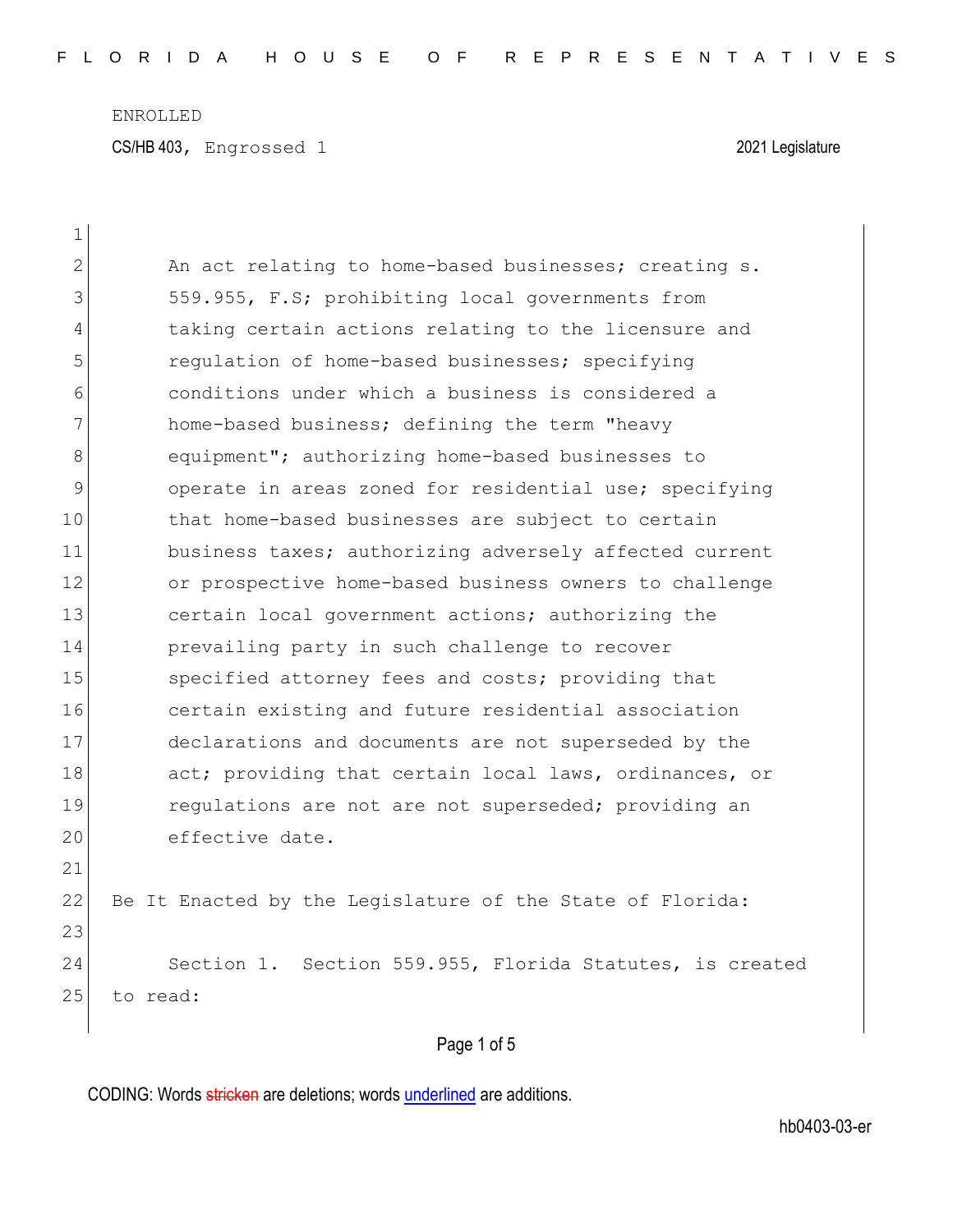CS/HB 403, Engrossed 1 2021 Legislature

| 26 | 559.955 Home-based businesses; local government                  |
|----|------------------------------------------------------------------|
| 27 | restrictions.-                                                   |
| 28 | Local governments may not enact or enforce any<br>(1)            |
| 29 | ordinance, regulation, or policy or take any action to license   |
| 30 | or otherwise regulate a home-based business in violation of this |
| 31 | section.                                                         |
| 32 | A home-based business that operates from a residential<br>(2)    |
| 33 | property as provided in subsection (3):                          |
| 34 | May operate in an area zoned for residential use.<br>(a)         |
| 35 | May not be prohibited, restricted, regulated, or<br>(b)          |
| 36 | licensed in a manner that is different from other businesses in  |
| 37 | a local government's jurisdiction, except as otherwise provided  |
| 38 | in this section.                                                 |
|    |                                                                  |
| 39 | Is only subject to applicable business taxes under<br>(C)        |
| 40 | chapter 205 in the county and municipality in which the home-    |
| 41 | based business is located.                                       |
| 42 | (3) For purposes of this section, a business is considered       |
| 43 | a home-based business if it operates, in whole or in part, from  |
| 44 | a residential property and meets the following criteria:         |
| 45 | The employees of the business who work at the<br>(a)             |
| 46 | residential dwelling must also reside in the residential         |
| 47 | dwelling, except that up to a total of two employees or          |
| 48 | independent contractors who do not reside at the residential     |
| 49 | dwelling may work at the business. The business may have         |
| 50 | additional remote employees that do not work at the residential  |

Page 2 of 5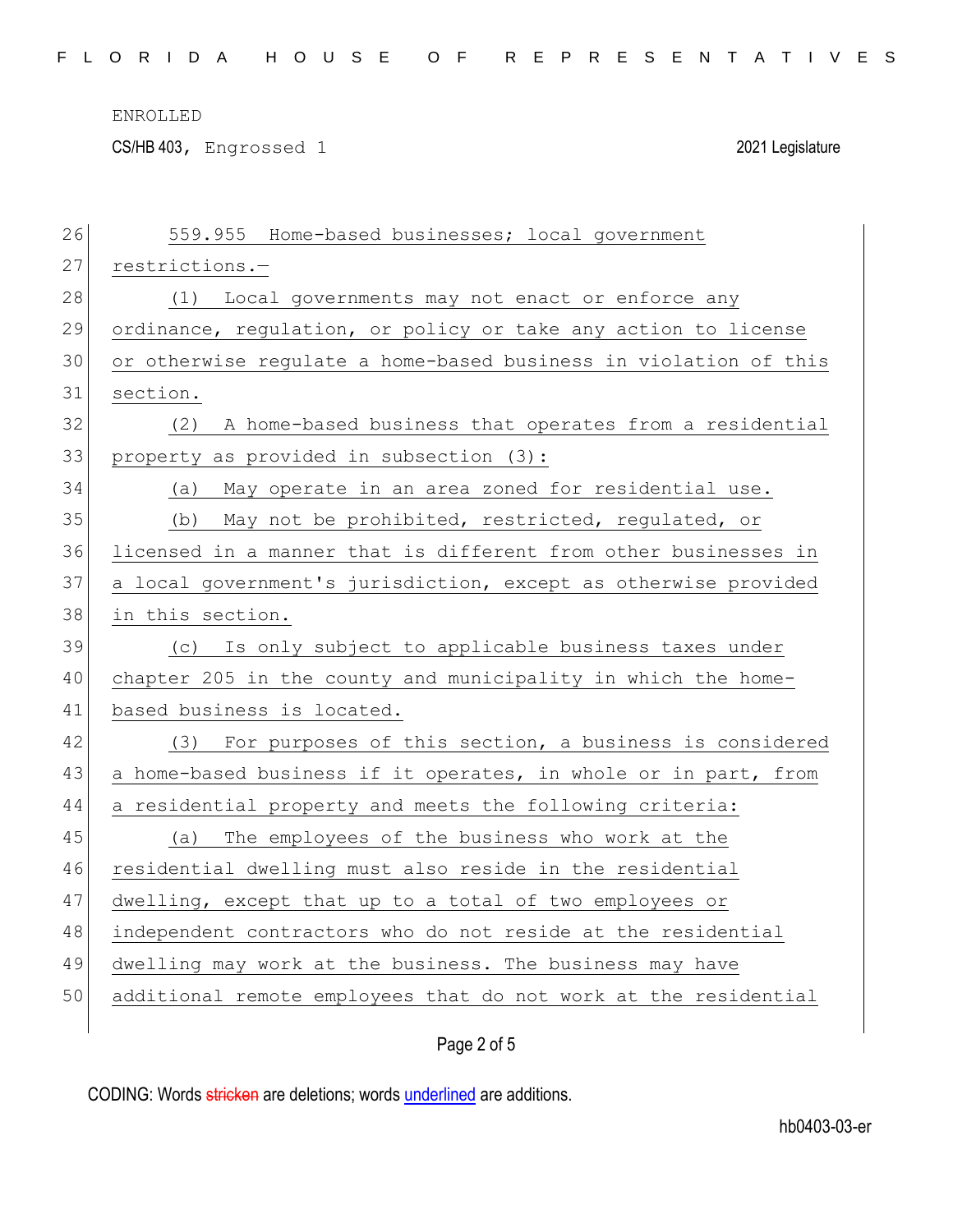CS/HB 403, Engrossed 1 2021 Legislature

| 51 | dwelling.                                                       |
|----|-----------------------------------------------------------------|
| 52 | Parking related to the business activities of the<br>(b)        |
| 53 | home-based business complies with local zoning requirements and |
| 54 | the need for parking generated by the business may not be       |
| 55 | greater in volume than would normally be expected at a similar  |
| 56 | residence where no business is conducted. Local governments may |
| 57 | regulate the use of vehicles or trailers operated or parked at  |
| 58 | the business or on a street right-of-way, provided that such    |
| 59 | regulations are not more stringent than those for a residence   |
| 60 | where no business is conducted. Vehicles and trailers used in   |
| 61 | connection with the business must be parked in legal parking    |
| 62 | spaces that are not located within the right-of-way, on or over |
| 63 | a sidewalk, or on any unimproved surfaces at the residence.     |
| 64 | Local governments may regulate the parking or storage of heavy  |
| 65 | equipment at the business which is visible from the street or   |
| 66 | neighboring property. For purposes of this paragraph, the term  |
| 67 | "heavy equipment" means commercial, industrial, or agricultural |
| 68 | vehicles, equipment, or machinery.                              |
| 69 | (c) As viewed from the street, the use of the residential       |
| 70 | property is consistent with the uses of the residential areas   |
| 71 | that surround the property. External modifications made to a    |
| 72 | residential dwelling to accommodate a home-based business must  |
| 73 | conform to the residential character and architectural          |
| 74 | aesthetics of the neighborhood. The home-based business may not |
| 75 | conduct retail transactions at a structure other than the       |
|    |                                                                 |

Page 3 of 5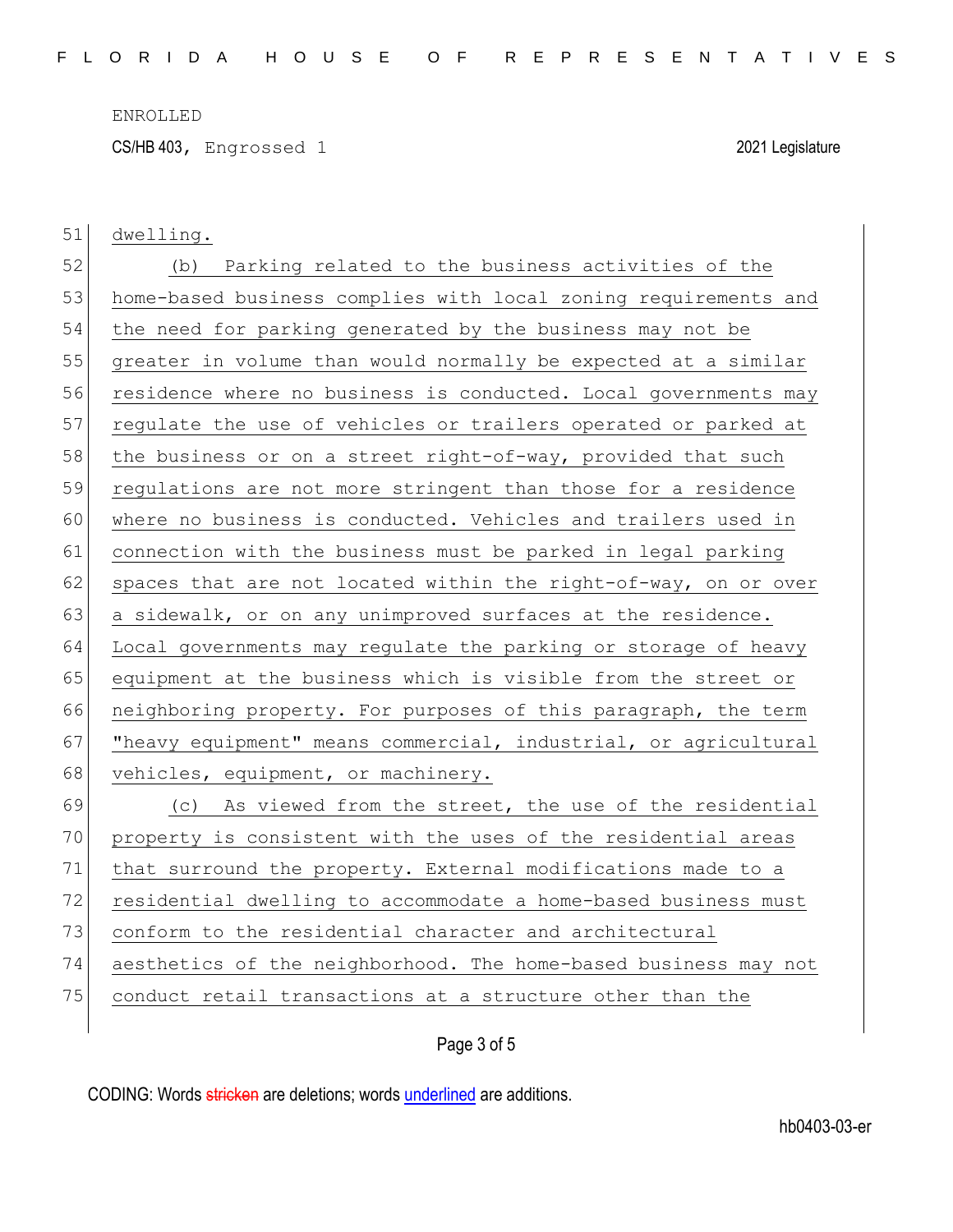CS/HB 403, Engrossed 1 2021 Legislature

| 76  | residential dwelling; however, incidental business uses and     |
|-----|-----------------------------------------------------------------|
| 77  | activities may be conducted at the residential property.        |
| 78  | The activities of the home-based business are<br>(d)            |
| 79  | secondary to the property's use as a residential dwelling.      |
| 80  | (e) The business activities comply with any relevant local      |
| 81  | or state regulations with respect to signage and equipment or   |
| 82  | processes that create noise, vibration, heat, smoke, dust,      |
| 83  | glare, fumes, or noxious odors. Any local regulations on a      |
| 84  | business with respect to noise, vibration, heat, smoke, dust,   |
| 85  | glare, fumes, or noxious odors may not be more stringent than   |
| 86  | those that apply to a residence where no business is conducted. |
| 87  | (f) All business activities comply with any relevant            |
| 88  | local, state, and federal regulations with respect to the use,  |
| 89  | storage, or disposal of any corrosive, combustible, or other    |
| 90  | hazardous or flammable materials or liquids. Any local          |
| 91  | regulations on a business with respect to the use, storage, or  |
| 92  | disposal of any corrosive, combustible, or other hazardous or   |
| 93  | flammable materials or liquids may not be more stringent than   |
| 94  | those that apply to a residence where no business is conducted. |
| 95  | (4) Any adversely affected current or prospective home-         |
| 96  | based business owner may challenge any local government action  |
| 97  | in violation of this section. The prevailing party in a         |
| 98  | challenge may recover reasonable attorney fees and costs        |
| 99  | incurred in challenging or defending the action, including      |
| 100 | reasonable appellate attorney fees and costs.                   |
|     |                                                                 |

## Page 4 of 5